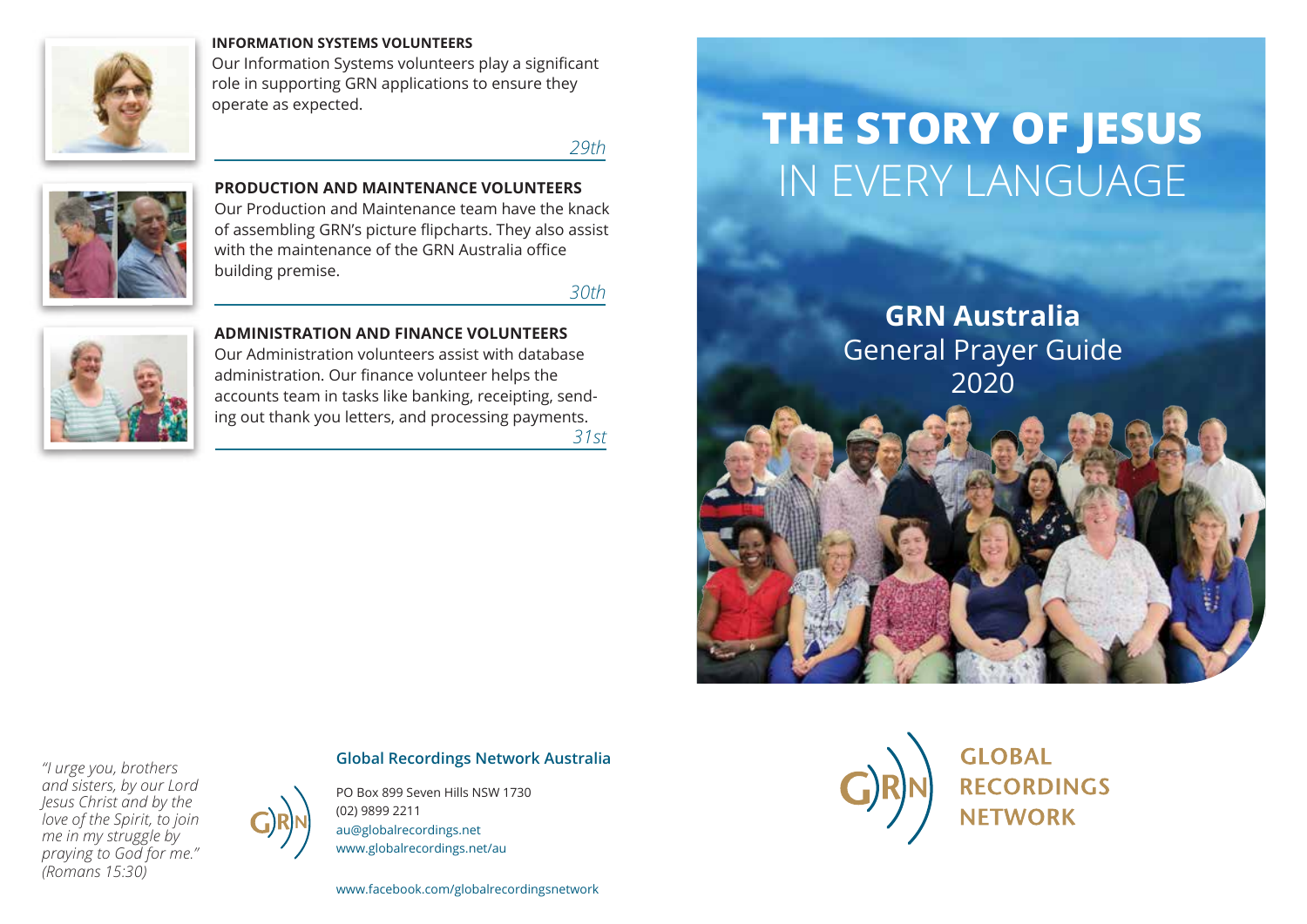

### **MARY BACHELOR - Reception & Sales**

Mary joined the work in 1982, and serves in reception, sales and administration. "I have been blessed by conversations with many of our supporters and prayer partners. Please pray I maintain a good witness to the Lord Jesus Christ."



### **NOEL BACHELOR - Studio**

Noel is GRN's Global Studio Co-ordinator and has overall responsibility for studio performance. He also spends considerable time in contact with recordists around the world.

*1st*



### **FRANZ BROSCH - Mobile Developer**

Franz is involved with the planning and development of mobile apps at GRN, with a particular focus on the iPhone version of 5fish.

*2nd*



# **FRANK CAGUIN - Promotions**

Frank works in the promotions team building relationships with pastors, focusing on ethnic churches. He oversees our work in Papua New Guinea and Myanmar. He is the pastor of a Filipino church and is married to Marilou.

*3rd*



**GRAYDON COLVILLE - GRN International Director** Graydon heads up the International Leadership Team, oversees the Global Ministry Coordinators and Regional Coordinators, facilitates international partnerships and manages copyright permission requests. He is also the Member Care Coordinator. *4th*



**ELISE COOPER - Instructional Design Coordinator** Elise is GRN's Global Instructional Design Coordinator. She also works alongside Graydon Colville, the International Director, to perform many of the administrative tasks that are essential to GRN internationally. Elise is also part of the website development team. *5th*



### **GEOFF WONG - Promotions & Software Testing**

Geoff promotes GRN's ministry and resources to churches. These promotions help GRN build relationships and partnerships with churches. He also tests the 5fish app and other GRN applications to ensure users can access and share GRN's recordings. *24th*

Dalene is the leader of the GRN work in Southern Africa. She partners extensively to organise, research and record. She also arranges the marketing and distribution of GRN materials



### **MEROLIN GAWA - PAPUA NEW GUINEA**

**DALENE JOUBERT - SOUTHERN AFRICA** 

throughout Southern Africa.

Merolin serves as our missionary/caretaker and as a Board member, as we restart the GRN work in PNG. She is involved in promotions & distribution and organises the weekly prayer meetings for GRN. Pray for her as she explores the opportunities available for GRN to use its resources in PNG. *26th*



### **DAVID DAL SIAN THANG - MYANMAR**

David works in the Myanmar office. Having graduated from Bible college, David now travels to remote areas of Myanmar to record the Gospel and distribute GRN resources.



### **SUNG SUNG THANG - MYANMAR**

Sung Sung works in the office part time as receptionist, answering emails and doing general administrative tasks. She is married to David and mother to Paul, Joshua and Margaret.

*27th*

*25th*



### **SALAI NAING OO - MYANMAR**

Naing Oo started working in the GRN Myanmar office after graduating from Bible college. He is the office Treasurer and is responsible for the distribution of GRN resources, while he learns recording skills from David. *28th*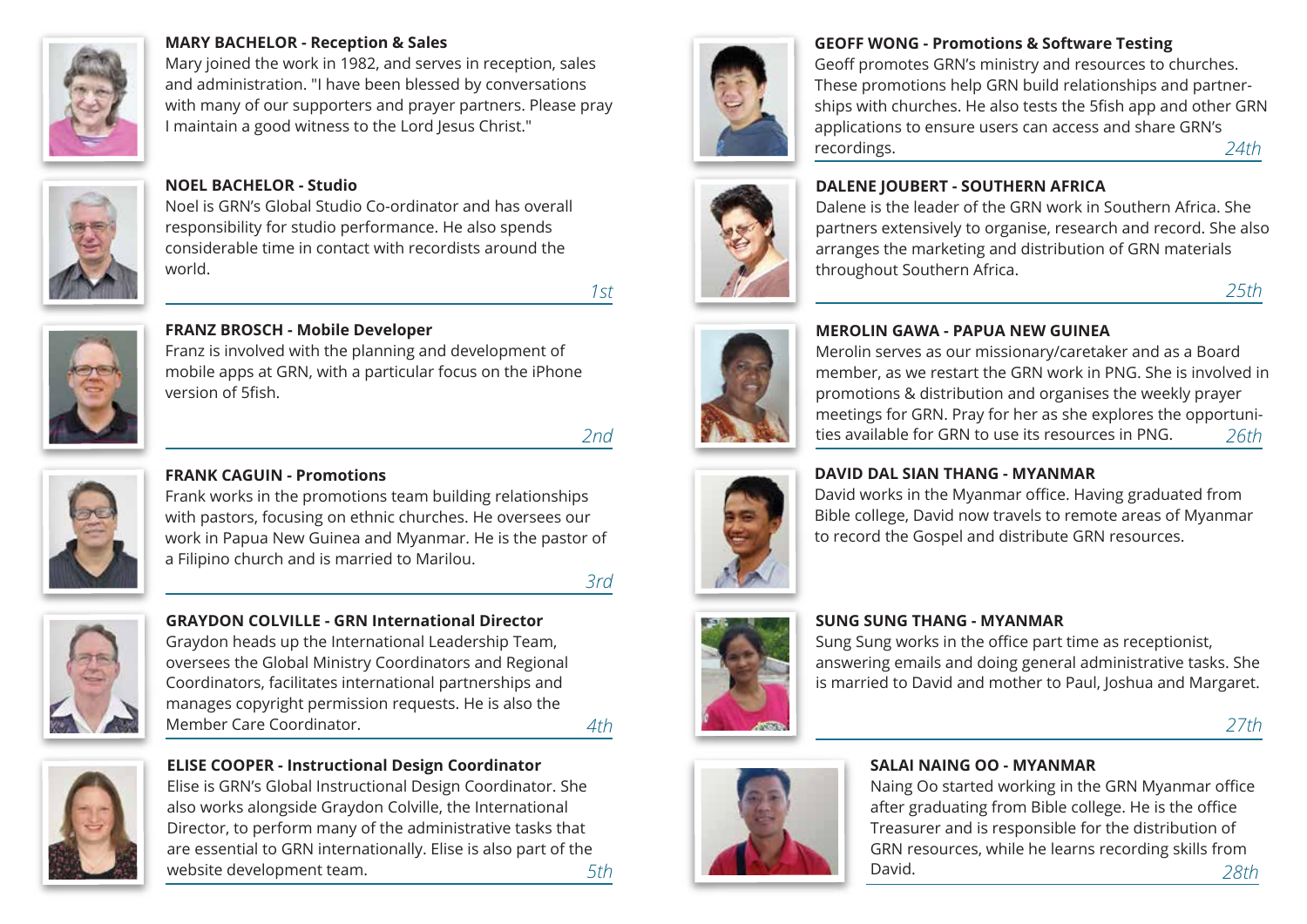

### **CHRISTINE PLATT - CEO**

Pray that Christine would have a close walk with our Lord. Pray for vision, courage and strength. Pray that the fruit of the Spirit would be evident in her life and that she will lead well.

*18th*



### **GRAHAM SCHABEL - Engineer**

Graham specialises in audio, distribution and hardware support. Graham asks for prayer as he assists our field and local staff with computers and audio technical needs.

*19th*



### **ALEX SHAW - Local Ministries**

Alex visits Christian groups, churches and individuals, sharing about GRN's ministry as God opens up opportunities.

# *20th*



**JENNIFER SILAS - International Office and Administration** Jennifer helps Graydon with performing administrative tasks associated with the coordination of GRN internationally. She also assists Mark with administration and special projects within the GRN Australia office.

### *21st*



**DAVID SINDEN - Recordist Trainee**

David is in his second year as a GRN recordist trainee. He will continue with theological study whilst helping the GRN studio with audio mastering and recording.

*22nd*



### **JAMES THOMAS - Mobile Technology Specialist** James leads a team of mobile app developers and testers to

help mobile phone users to have easy access to GRN's recordings using the 5fish app.



### **NILAN DE MEL - Administrator**

**WIRA DHARMA - Finance Officer**

Nilan has a background in Finance and Administration. He manages the Administration and Front Office team for GRN. He also assists Christine Platt (CEO) and Mark Hughes in the review of policies and procedures, statutory reporting and longer term projects. *6th*

Wira works in finance for GRN. His tasks include accounting, receipting, overseas funds transfers, etc. Wira also assists in

translating GRN material into Bahasa Indonesia.



### **DEBBY DHARMA - Studio**

Debby volunteers in the studio where she is responsible for ensuring the accuracy of information relating to GRN recordings within the database, as well as entering information into the database about new recordings.



### **ANDREW FRANCIS - Stores & Shipping**

Andrew has the challenge of shipping our materials to the most remote parts of the earth. He excels at juggling the requirements of different countries in order to get our products safely through customs and onto the mission field.



# **NELLIE FRANCIS - Production Assistant**

Nellie is involved in production of our picture books and marketing materials. On any one day, she may be found guillotining, packing, assembling or serving in other areas.

*8th*

*7th*

### **HENRY GAYED - Studio Technician**

Henry's main task is to remaster older recordings in order to improve their quality. He also helps in Arabic translation work and is an expert in the digitising of open reel and cassette recordings.